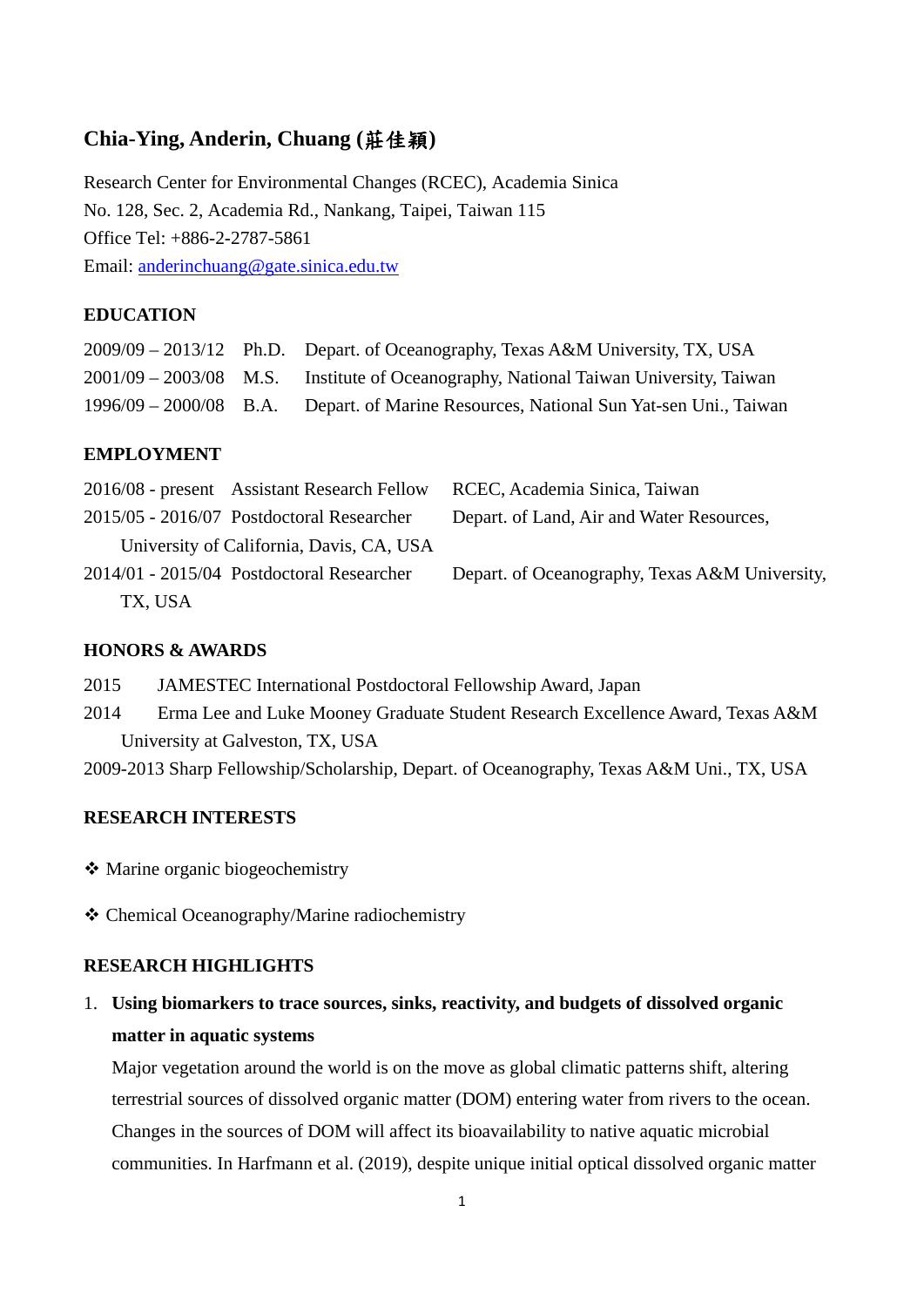signatures, vascular plant leachates lose their distinctive chemical characteristics (as indicated by optical proxies and biomarkers trends) upon microbial and combined microbial-photochemical degradation. In freshwater or estuarine systems, observed DOM compositional convergence may act as a natural buffer to provide stability of aquatic DOM cycling in the face of future landscape changes in vegetation inputs.

# 2. **Role of organic biopolymers in the fractionation and scavenging of radionuclides in aquatic systems**

Natural radionuclides, e.g., thorium and protactinium isotopes, have long been used as tracers of oceanic processes. In particular, the ratio of the two longer-lived  $^{231}Pa$  and  $^{230}Th$ , have been used to assess boundary scavenging, ocean circulation, and paleo-productivity. Nonetheless, different radionuclides ratios in suspended or sinking particles can vary as a function of chemical composition, location, depth, size, and etc. Many field studies have been shown that the bulk organic content in the particles is not a good predictor for the scavenging, even though most likely, sorption to biopolymers has the potential to control the extent of radionuclide scavenging. This is likely due to the fact that these biopolymers are minor components in the particle flux, and co-produced with biomineral phase in the organisms, e.g., biogenic silica and CaCO<sub>3</sub> shells, thus hiding their role when one only determines major components in particle assemblage. Evidenced from our field data in Chuang et al. (2013, 2015a), hydroxamate siderophoric moieties are major classes of biopolymers that have a role in binding Th, Pa and Po radionuclides in the sinking particles as well as in the colloidal organic matters; CaCO<sub>3</sub> and opal (Si) are important in predicting removal and fractionation of Th and Be in the ocean. Consistently, our laboratory data strongly support that biopolymers in diatom frustules of *Phaedoctylum tricomutum* greatly enhance Kd values of <sup>7</sup>Be, <sup>234</sup>Th, <sup>233</sup>Pa and <sup>210</sup>Po (Chuang et al., 2014, 2015b).

#### **REPRESENTATIVE PUBLICATIONS** (\*: corresponding author)

- 1. Harfmann, J. L.\*, Guillemette, F., Kaiser, K., Spencer, R. G.M., **Chuang, C.-Y.**, Hernes, P. J. (2019). Convergence of terrestrial dissolved organic matter composition and the role of microbial buffering in aquatic ecosystems. *Journal of Geophysical Research: Biogeosciences*, 124(10), p3125-3142.
- 2. Li, M., Jiang, Y.\*, **Chuang, C.-Y.,** Zhou, J., Zhu, X., Chen, D. (2019). Recovery of *Alexandrium tamarense* under chronic exposure of TiO2 nanoparticles and possible mechanisms. *Aquatic Toxicology*, 208, p98-108.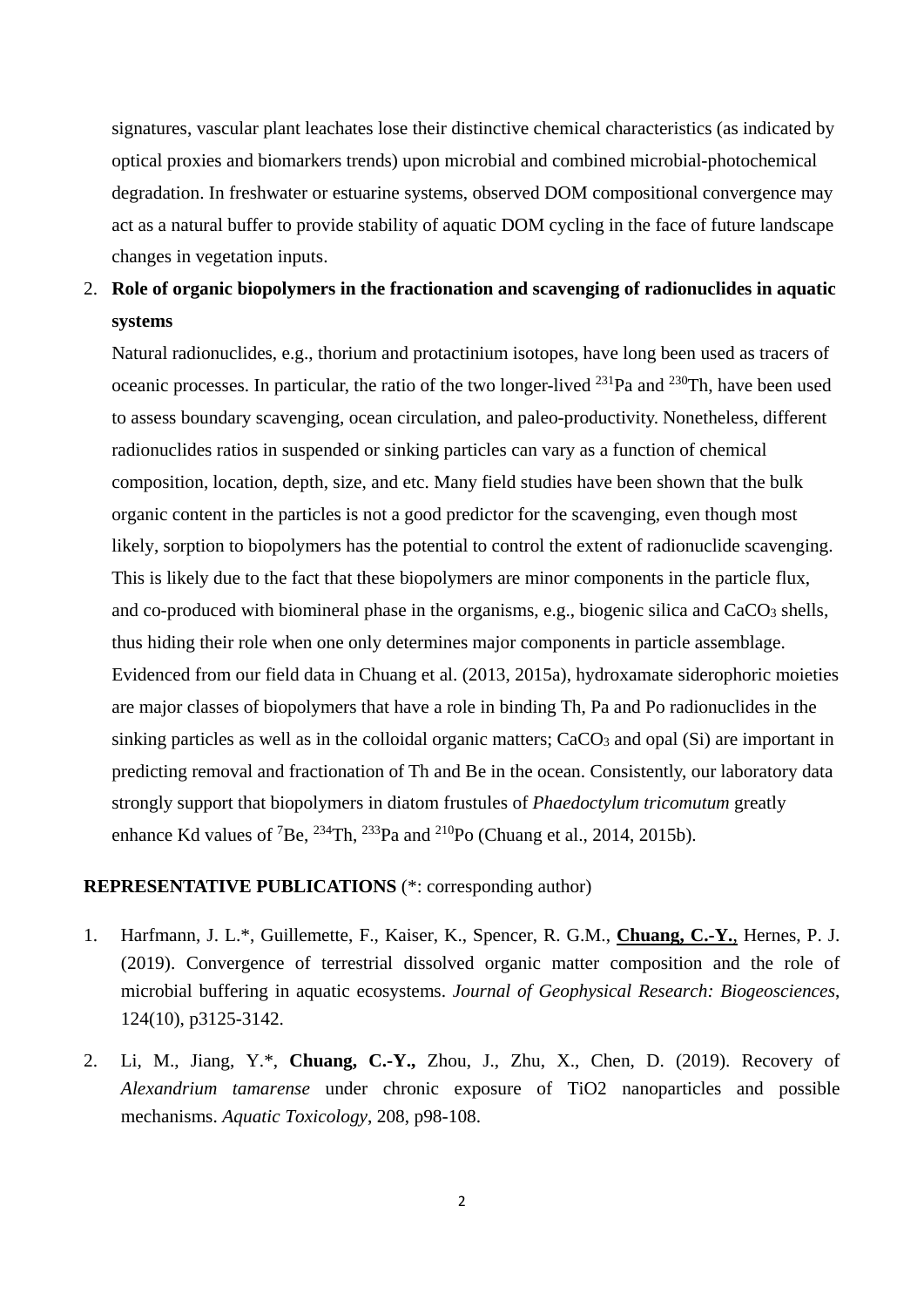- 3. Li, M., Chen, D., Liu, Y., **Chuang, C.-Y.,** Kong, F., Harrison, P.J., Zhu, X., Jiang, Y\*. (2018). Exposure of engineered nanoparticles to *Alexandrium tamarense* (Dinophyceae): Healthy impacts of nanoparticles via toxin-producing dinoflagellate. *Science of the Total Environment*, 610-611, p356-366.
- 4. Athon, M.T., Fryxell, G.E., **Chuang, C.-Y.,** Santschi, P.H\*. (2017). Sorption of selected radionuclides on different MnO2 phases. *Environmental Chemistry*, doi.org/10.1071/EN17026.
- 5. **Chuang, C.-Y.\*,** Santschi, P.H., Xu, C., Jiang, Y., Ho, Y.-F., Quigg, A., Guo, L.D., Hatcher, P.G., Ayranov, M., Schumann, D. (2015b). Molecular level characterization of diatom associated biopolymers that bind  $^{234}$ Th,  $^{233}$ Pa,  $^{210}$ Pb, and <sup>7</sup>Be in seawater: a case study with *Phaeodactylum tricornutum*. *Journal of Geophysical Research: Biogeosciences*, 120, p1858-1869.
- 6. **Chuang, C.-Y.\*,** Santschi, P. H., Wen, L.-S., Guo, L., Xu, C., Zhang, S., Jiang, Y., Ho, Y.-F., Schwehr, K. A., Quigg, A., Hung, C.-C., Ayranov, M., Schumann, D. (2015a). Binding of Th, Pa, Pb, Po and Be radionuclides to marine colloidal macromolecular organic matter. *Marine Chemistry*, 173, p320-329.
- 7. Yang, W., Guo, L.\*, **Chuang, C.-Y.,** Schumann, D., Ayranov, M., Santschi, P.H. (2015). Influence of organic matter on the adsorption and fractionation of  $^{210}Pb$ ,  $^{210}Po$  and <sup>7</sup>Be on nanoparticles in seawater. *Earth and Planetary Science Letters*, 423, p193-201.
- 8. **Chuang, C.-Y.\*,** Santschi, P.H., Jiang, Y., Ho, Y.-F., Quigg, A., Guo, L., Schumann, D. (2014). Important role of biomolecules from diatoms in the scavenging of particle reactive radionuclides of thorium, protactinium, lead, polonium, and beryllium in the ocean: A case study with *Phaeodactylum tricornutum*. *Limnology and Oceanography*, 59(4), p1256-1266.
- 9. **Chuang, C.-Y.\*,** Santschi, P.H., Ho, Y.-F., Conte, M. H., Guo, L., Schumann, D., Ayranov, M., Li, Y.-H. (2013). Role of biopolymers as major carrier phases of Th, Pa, Po, Pb and Be radionuclides in settling particles from the Atlantic Ocean. *Marine Chemistry*, 157, p131-143.
- 10. Xu, C.\*, Chen, H., Sugiyama, Y., Zhang, S., Li, H.-P., Ho, Y.-F., **Chuang, C.-Y.,** Schwehr, K.A., Kaplan, D.I., Roberts, K.A., Yeager, C., Brinkmeyer, R., Hatcher, P.G., Santschi, P.H. (2013). Novel Molecular-Level Evidence of Iodine Binding to Natural Organic Matter from Fourier Transform Ion Cyclotron Resonance Mass Spectrometry. *Science of the Total Environment*, 449, p244-252.
- 11. Yang, W., Guo, L.\*, **Chuang, C.-Y.,** Schumann, D., Ayranov, M., Santschi, P.H. (2013). Sorption characteristics of  $2^{10}Pb$ ,  $2^{10}Po$  and <sup>7</sup>Be onto micro-particle surfaces and the effects of macromolecular organic compounds. *Geochimica et Cosmochimica Acta*, 107, p47-64.